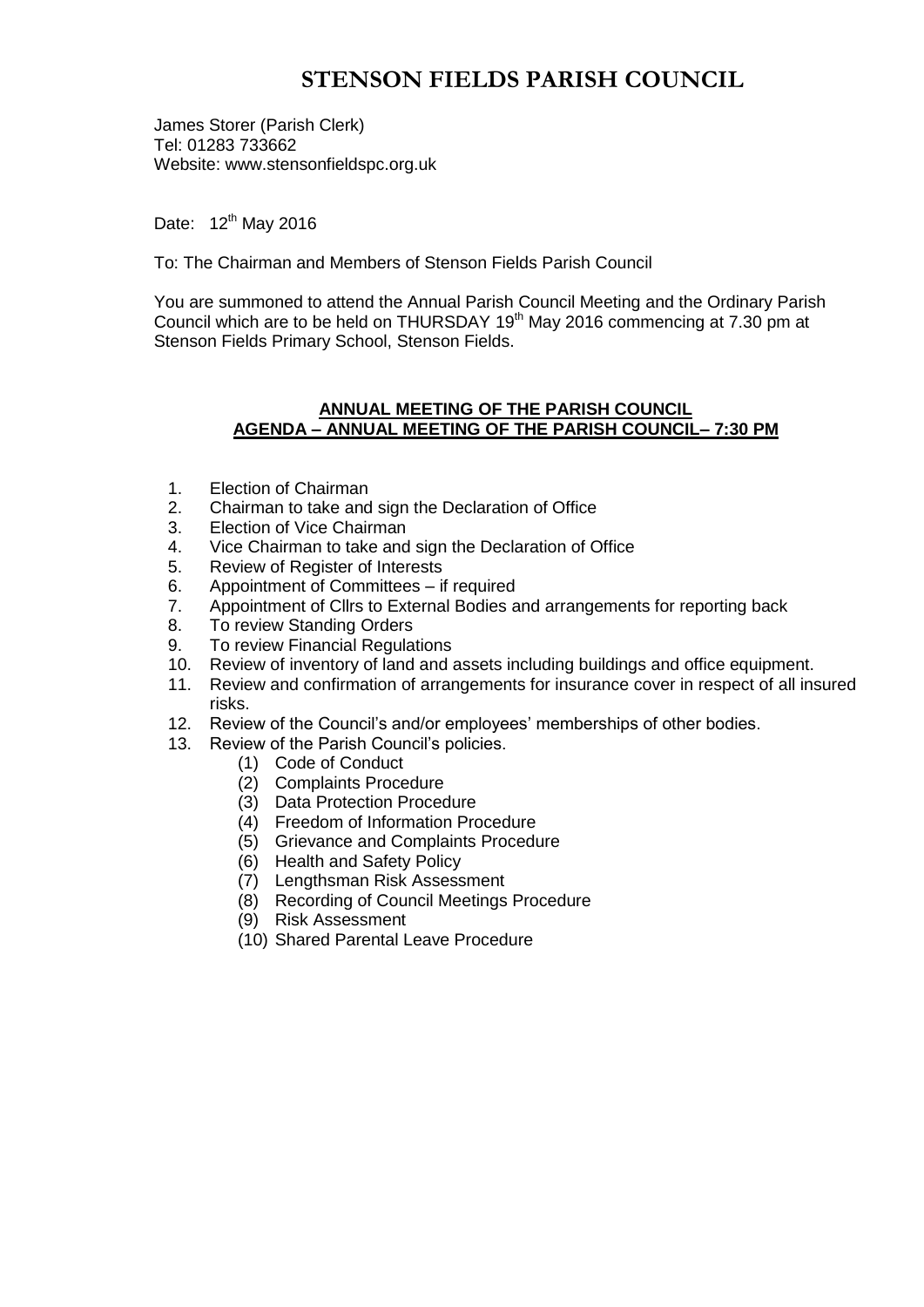## **ORDINARY PARISH MEETING**

### **AGENDA – ORDINARY PARISH COUNCIL MEETING – 7:45 PM**

#### **Members are asked to complete the Declarations Sheet for items other than Disclosable Pecuniary Interests (DPI). These will be available at the meeting.**

- 1 To receive apologies for absence.
- 2 Appointment of locum Clerk Mr J Storer
- 3 Variation of Order of Business
- 4 Declaration of Members Interests.

Please Note:-

- (a) Members must ensure that they complete the Declarations of Interest sheet prior to the start of the meeting in respect of items other than Disclosable Pecuniary Interests and must indicate the action to be taken (i.e. to stay in the meeting, to leave the meeting or to stay in the meeting to make representations and then leave the meeting prior to any consideration or determination of the item)
- (b) Where a Member indicates that they have a prejudicial interest, but wish to make representations regarding the item before leaving the meeting, those representations must be made under item (c) of Public Speaking.

The Declarations of Interests for matters other than Disclosable Pecuniary Interests will be read out from the Declaration Sheet – Members will be asked to confirm that the record is correct.

- 5 Public Speaking
	- (a) A period will be made available for members of the public and Members of the Council to comment on any matter.
	- (b) If the Police Liaison Officer, a County Council or District Council Member is in attendance they will be given the opportunity to raise any relevant matter.
	- (c) Members declaring an interest other than a Disclosable Pecuniary Interest who wish to make representations or give evidence under the National Association of Local Councils' (NALC) Code of Conduct shall do so at this stage.
- 6 To approve the Minutes of the Meeting held on  $21<sup>st</sup>$  April 2016 (Copy already circulated)
- 7 To determine which items if any from Part 1 of the Agenda should be taken with the public excluded. If the Council decides to exclude the public it will be necessary to pass a resolution in the following terms: -

**"In view of the confidential nature of item …. to consider a resolution to exclude the press and public from the meeting in accordance with the Public Bodies (Admission to Meetings) Act 1960, s1, in order to discuss the item."** 

8 Chairman's Announcements and Reports. For the Chairman of the Parish Council to present any reports and attendances at formal functions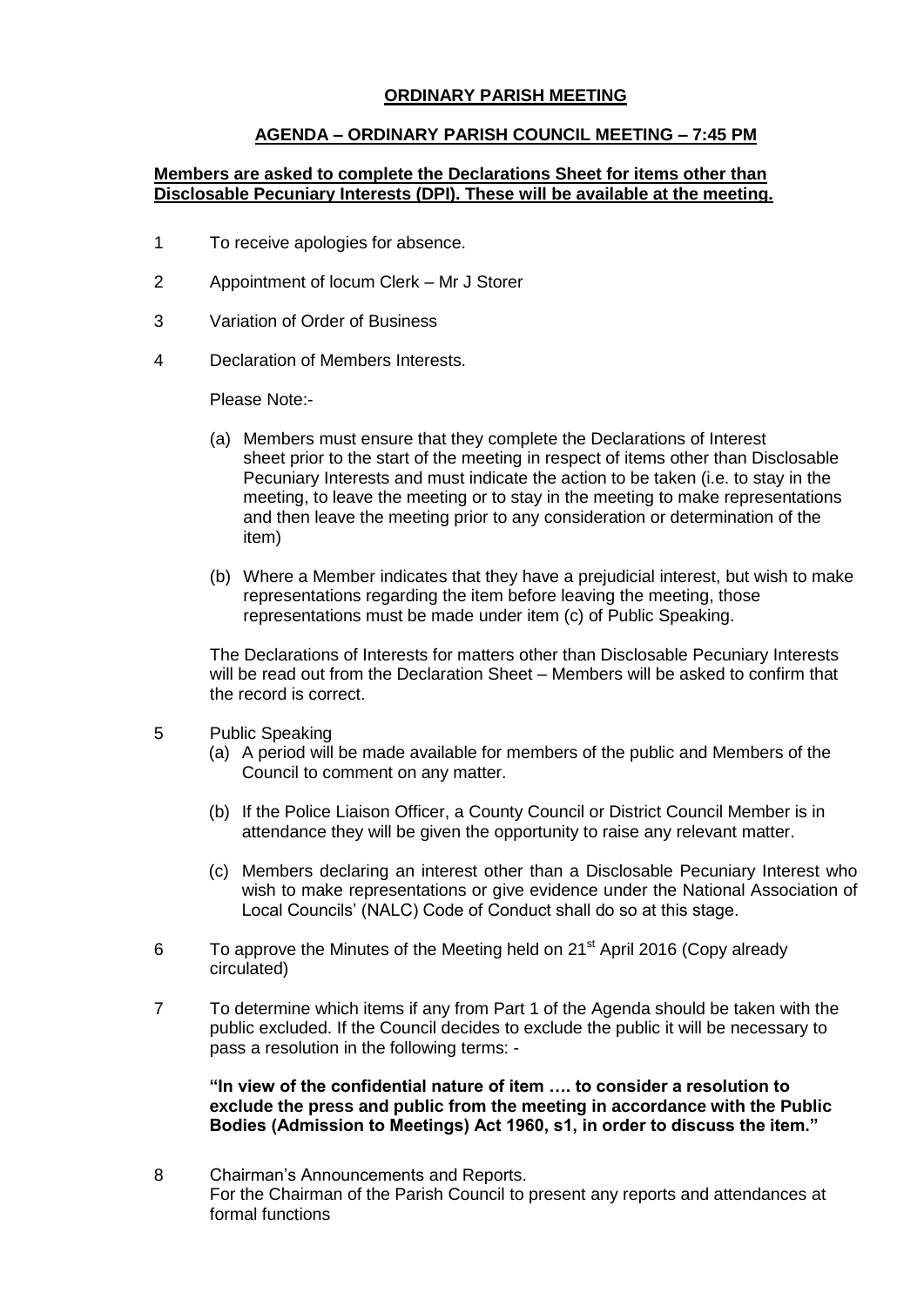- 9 Report of the Clerk on: (a) Items from the last meeting
- 10 Correspondence (a) DALC – various circulars (b) SDDC – Cycle Action Plan and Aviva Women's Tour of Britain -13<sup>th</sup> June 2016.
- 11 Finance (a) Accounts for Payment
- 12 To consider Planning Applications
- 13 Police Issues/Speed Limits/Road Safety
- 14 Saxon Gate at Newton Village Development, Stenson Road
- 15 Lengthsman Scheme
- 16 Environment To consider areas which will benefit from planting of bulbs (Min 578/15)
- 17 To receive any update on the proposed Parish Boundary Changes
- 18 Consultations None
- 19 To receive feedback and reports from Council representatives on outside bodies
- 20 Items for information only
	- (a) Reports from Meetings attended
	- (b) Notification of Forthcoming meetings

## **CONFIDENTIAL INFORMATION**

- 21 To move the following resolution "That in view of the confidential nature of the business about to be transacted (in respect of the personal situation of an employee which could result in legal proceedings) it is advisable in the public interest, that the press and public be temporarily excluded and they are instructed to withdraw."
- 22 Date of next Parish Council meeting  $-16<sup>th</sup>$  June 2016.

## **CONFIDENTIAL SECTION**

Clerk's position